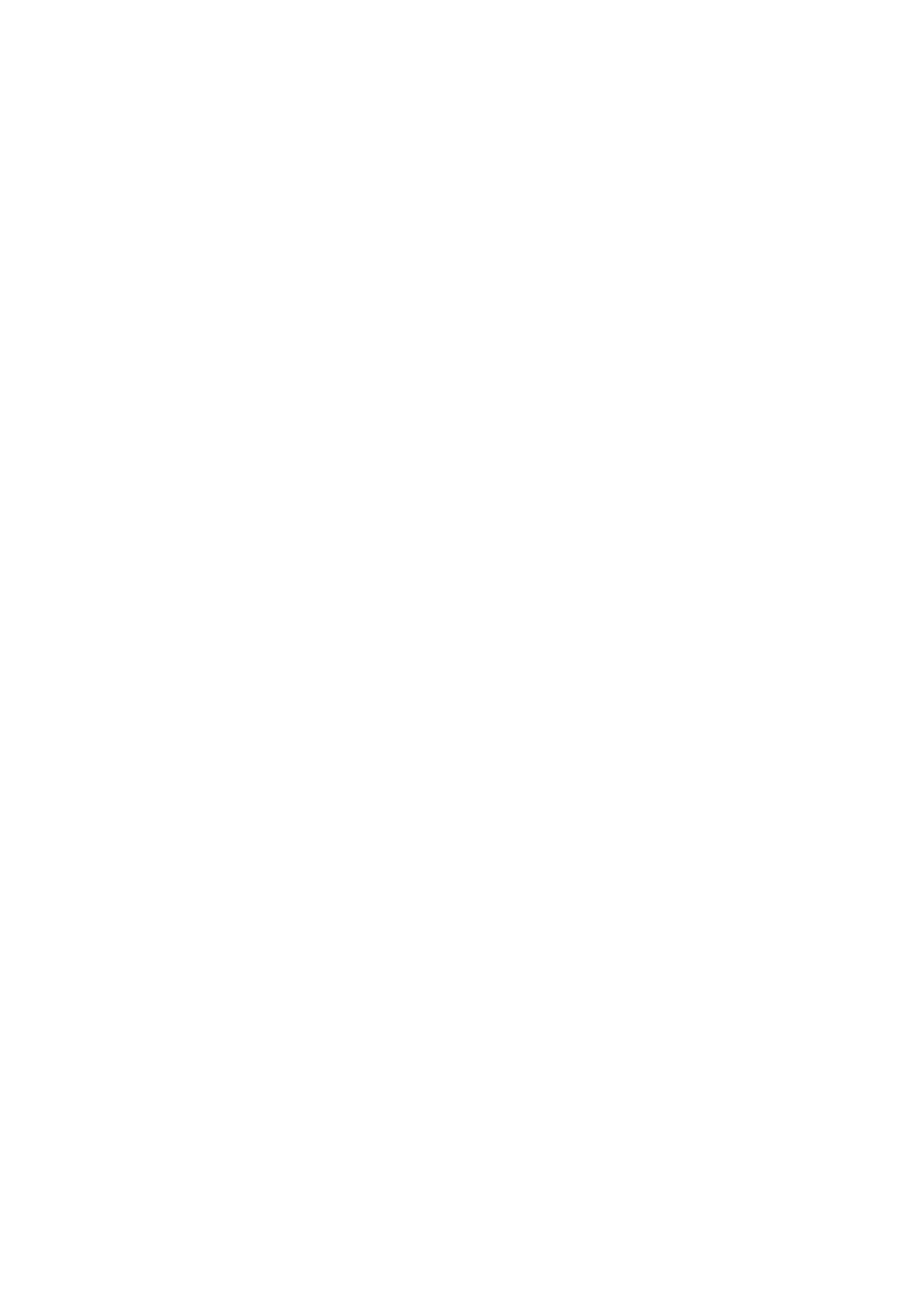# Contents

| 2              |  |
|----------------|--|
| $3^{\circ}$    |  |
| $\overline{4}$ |  |
| 5 <sup>5</sup> |  |
| 6 <sup>6</sup> |  |
| 7 <sup>7</sup> |  |
|                |  |
| 8              |  |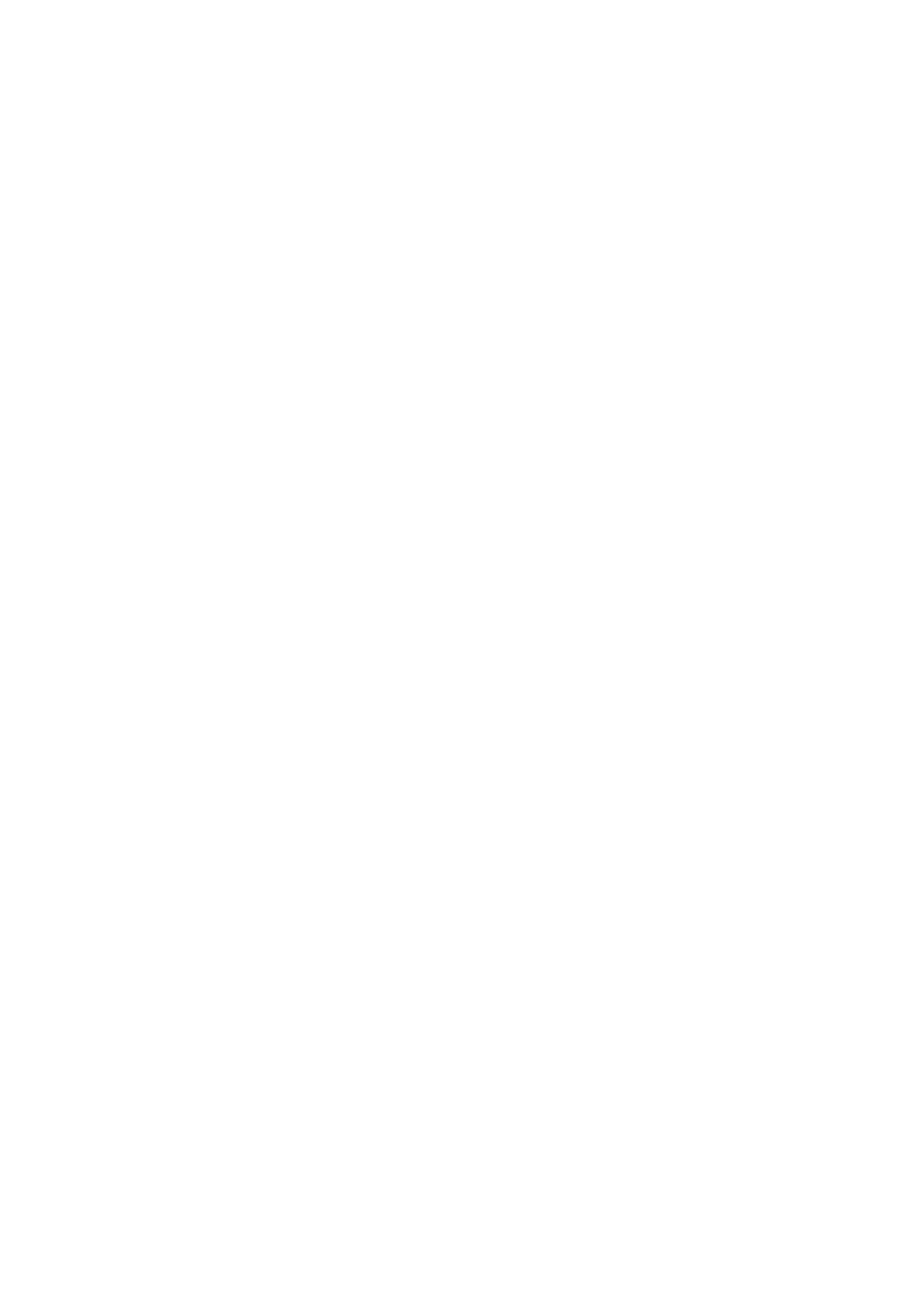#### **1 Commencement**

This instrument commences on 29 June 2022.

# **2 Authority**

This instrument is made under paragraph 248(1)(a) and subsection 248(2) of the *Anti-Money Laundering and Counter-Terrorism Financing Act 2006*  (**AML/CTF Act**).

# **3 Definitions**

**HSBC Australia** means any of the following companies:

- (1) HSBC Bank Australia Limited ABN 48 006 434 162;
- (2) HSBC Custody Nominees (Australia) Limited ABN 43 003 094 568;
- (3) The Hong Kong and Shanghai Banking Corporation Limited ABN 65 117 925 970.

# **4 Application**

This instrument applies to HSBC Australia.

# **5 Scope of exemption**

HSBC Australia is exempted from the following specified provisions of the AML/CTF Act:

(1) subsection 123(1).

# **6 Conditions**

This exemption is subject to the conditions set out below.

- (1) This exemption only applies to communications relating to a suspicious matter reporting obligation of HSBC Australia made by HSBC Australia to staff of:
	- (a) HSBC Electronic Data Processing India Private Limited, Corporate Identification Number (GIN) U72200TG2000PTC033858 (HSBC House, Plot No.8, Survey No.64 (Part), Hitec City Layout, Madhapur, Hyderabad, 500081, India), who;
		- i. are permanent employees;
		- ii. are employed to handle alerts or improve the efficiency of alert handling systems relating to suspicious matter reporting obligations of HSBC Australia in Australia; and
		- iii. have been approved to receive the communications by either:
			- (A) HSBC Australia's designated AML/CTF Compliance Officer; or